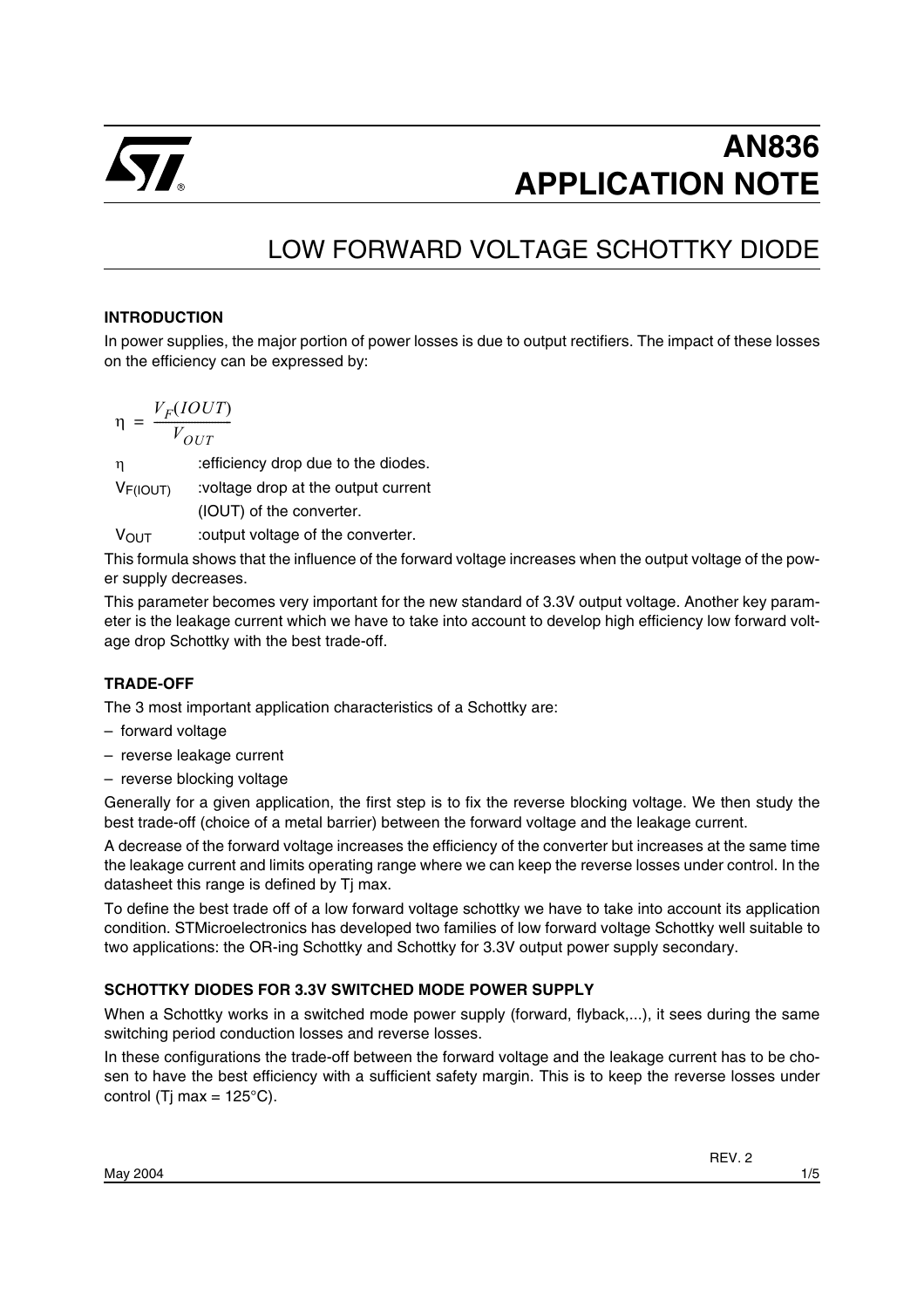### **AN836 APPLICATION NOTE**

| <b>PART NUMBER</b> | <b>PACKAGE</b>     | lo   | VF<br>$($ lo,125 $^{\circ}$ C) |             | ΙR.<br>$(125^{\circ}C, 25V)$ |
|--------------------|--------------------|------|--------------------------------|-------------|------------------------------|
|                    |                    |      | typ                            | Max         | Max                          |
|                    |                    | A    | mV                             | mV          | mA                           |
| STPS125U           | SOD <sub>6</sub>   |      | $390^{(1)}$                    | $460^{(1)}$ | $2^{(1)}$                    |
| STPS5L25B          | <b>DPAK</b>        | 5    | 310                            | 350         | 175                          |
| STPS10L25D         | <b>TO220AC</b>     | 10   | 300                            | 350         | 400                          |
| STPS15L25D/G       | D2PAK/TO220AC      | 15   | 300                            | 350         | 640                          |
| STPS20L25CT        | <b>TO220AB</b>     | 2x10 | 300                            | 350         | 400                          |
| STPS20L25CG        | D <sub>2</sub> PAK | 2x10 | 300                            | 350         | 400                          |

#### **Table 1. Main Characteristics of Schottky**

Note: 1. Main characteristics of the 25V low VF Schottky

#### **OR-ING SCHOTTKY**

To increase system reliability, power supplies are sometimes connected in parallel (Fig.1).



#### **Figure 1. OR-ing Schottky in redundant power supply**

The Schottky diodes are connected in series with the output of each power supply. In the steady state a continuous current  $(I<sub>OU</sub>T/n)$  flows in each Schottky. Obviously in this case there are no reverse losses. When a power supply fails, the corresponding ORING diodes ceases to carry current and the system output voltage is not disturbed. The OR-ing diode then sees the reverse voltage  $V_{\text{OUT}}$ .

In this application the most critical parameter is the forward voltage drop in order to maintain the best efficiency of the system. A breakdown voltage of 10V is sufficient for output voltage of 5V and 3.3.V.

The trade-off has been chosen to obtain a low forward voltage. In this application we can accept a high leakage current because when the diode is blocked the reapplied voltage is low (3.3V or 5V), the junction temperature is also low because there are only reverse losses. So it's easy to keep reverse losses under control.

57

2/5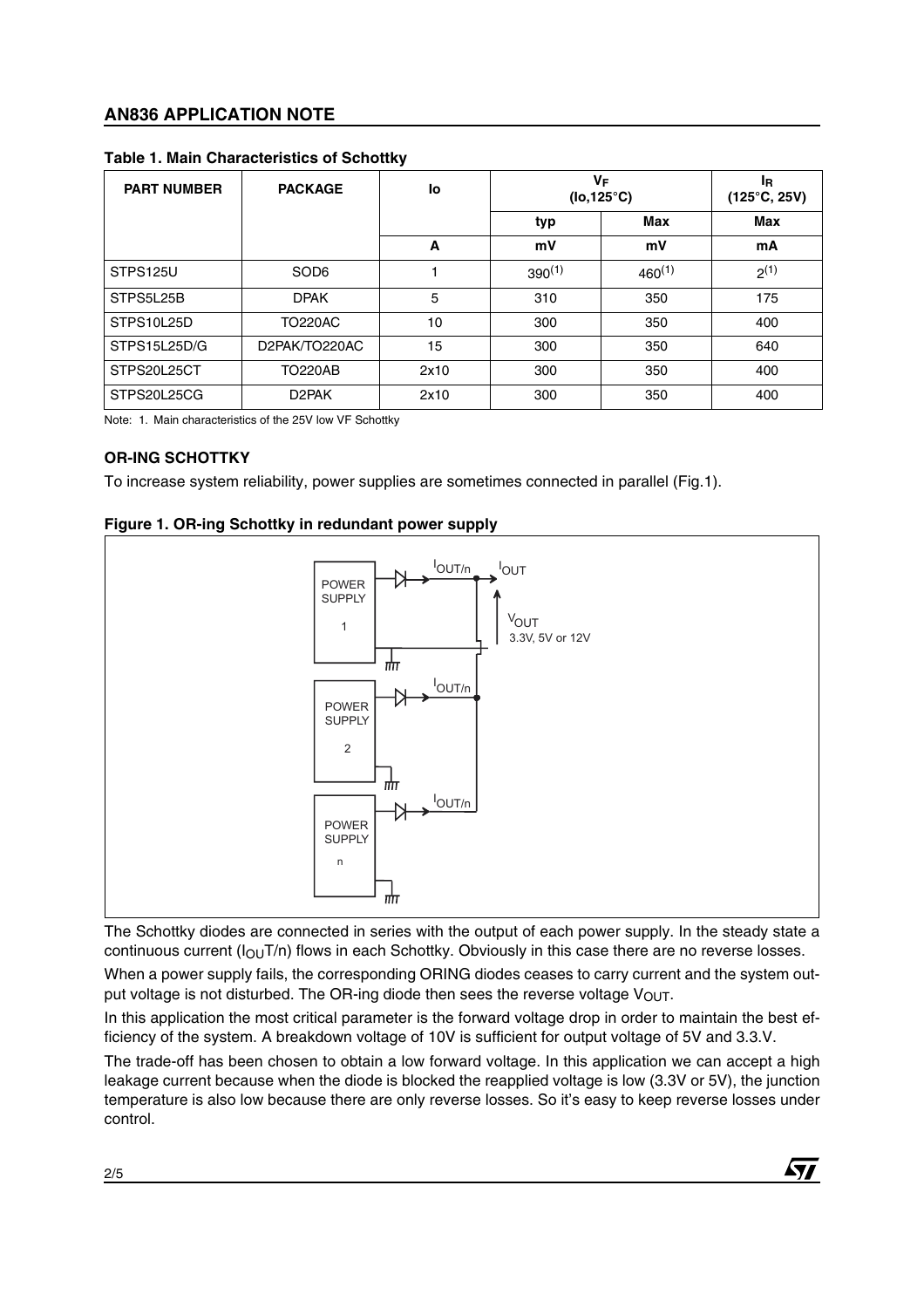Table 2 gives the main characteristics of the 10V and 15V schottky.

| <b>PART NUMBER</b> | <b>PACKAGE</b>    | lo   | VF<br>$(Io, 105^{\circ}C)$ |              | ΙR.<br>$(100^{\circ}C, 10V)$ |
|--------------------|-------------------|------|----------------------------|--------------|------------------------------|
|                    |                   |      | typ                        | <b>Max</b>   | Max                          |
|                    |                   | A    | mV                         | mV           | A                            |
| STPS15L10D         | TO220AC           | 15   | 270                        | 320          | 0.42                         |
| STPS80L10TV        | <b>ISOTOP</b>     | 2x40 | 270                        | 320          | 1.2                          |
| STPS20L15D         | TO220AC           | 20   | $0.31^{(1)}$               | $0.36^{(1)}$ | $0.55^{(2)}$                 |
| STPS40L15CW        | TO <sub>247</sub> | 2x20 | $0.31^{(3)}$               | $0.35^{(3)}$ | $0.55^{(2)}$<br>Per diode    |

#### **Table 2. Main Characteristics of 10V and 15V Schottky**

Note: 1. I=19A

2. V<sub>R</sub>=12V

3. I=19A per diode

#### **CONCLUSION**

The equilibrium between efficiency and safety margin against thermal runaway has been best solved with 25V, 15V and 10V Power Schottky diodes. One being suitable for 3.3V supplies and the other for the redundant Powers supplies.

Moreover, the inclusion of Power Factor correction will significantly change the choice of the Schottky diode for the secondary Power supply rectification.

With PFC, the reapplied voltage across the output rectifiers will be lower. For example we can consider using 25V Schottky in a 5V forward converter, whereas today a 45V Schottky diode is needed.

*ST*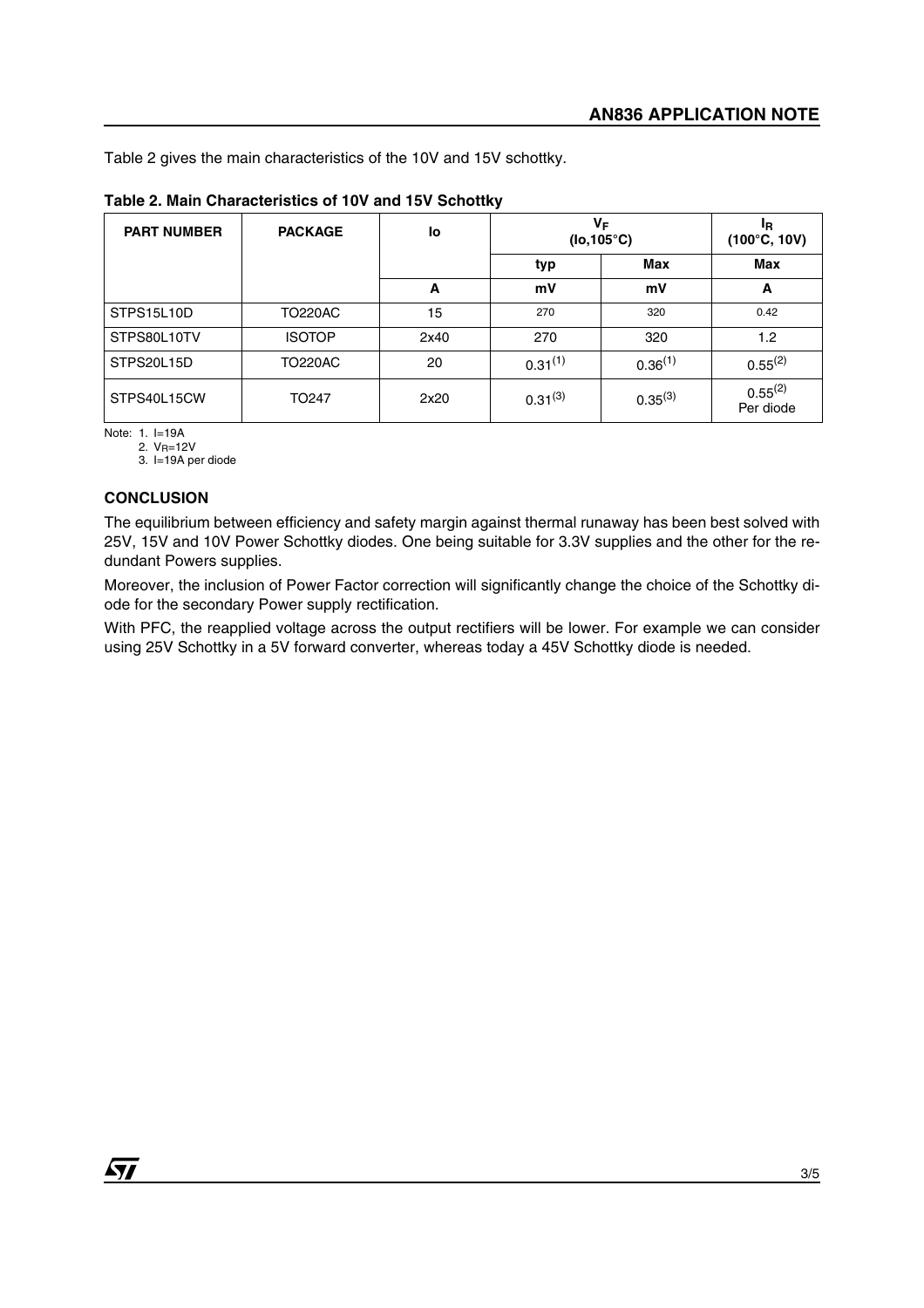## **AN836 APPLICATION NOTE**

#### **REVISION HISTORY**

# **Table 3. Revision History**

| Date        | <b>Revision</b> | <b>Description of Changes</b>         |
|-------------|-----------------|---------------------------------------|
| August-1995 |                 | <b>First Issue</b>                    |
| 10-May-2004 |                 | Stylesheet update. No content change. |